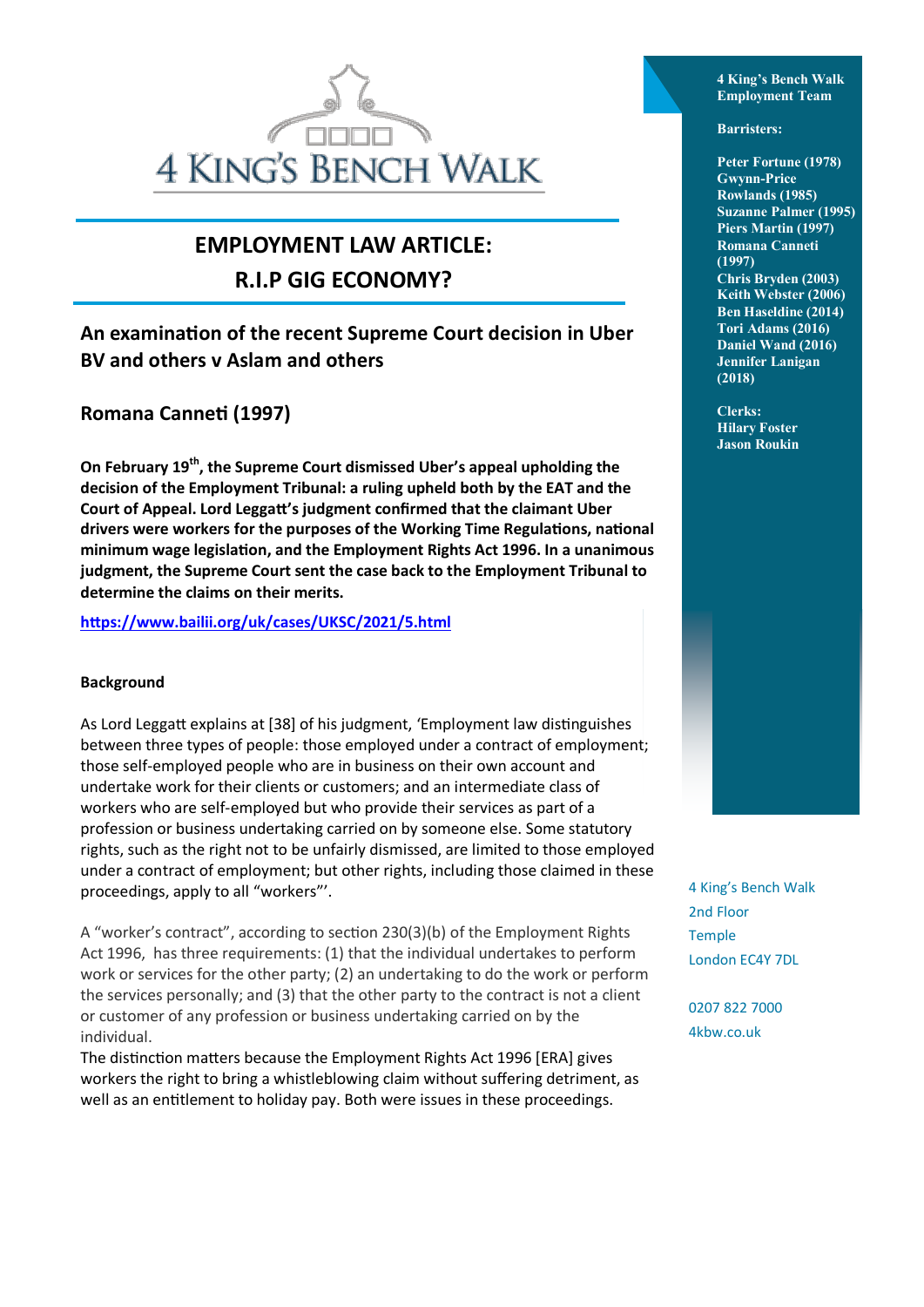

#### **The four main strands of the decision**

**1.** The first issue concerns agency: on Uber's case, the company acts as the agent of the drivers carrying passengers using its App, and is not hiring those drivers' services. According to Uber, drivers contract directly with the passengers. Whilst recognising that agency may potentially be inferred in an agreement from the conduct of the parties, the Supreme Court saw nothing in the evidence to justify such a finding. The lack of any written agreement appointing Uber as the agent was fatal to Uber's argument.

More importantly, Lord Leggatt found it likely that under the regulatory regime which regulates mini cab drivers both in London and in the rest of the UK, operators of private hire vehicles ('PHV's) who accept bookings from customers do so as principal, not agent. The operation of PHVs in London is governed by the Private Hire Vehicles (London) Act 1998 and associated regulations, which dictate that it is the person who handles the booking who sets and communicates the fare to the passenger. Uber, as the PHV licence holder, does exactly that on its App, with 'Riders' (Uber-speak for passengers) accepting the quoted fare independently of any involvement by the driver. The sole control exercisable by a driver in relation to fares is the discretion to *reduce* a specified fare should they wish to do so - a rare event, one might think.

That said however, Lord Leggatt arguably leaves the agency door open to other PHV operators [49]: 'It is unnecessary, however, to express any concluded view on whether an agency model of operation would be compatible with the PHV licensing regime because there appears to be no factual basis for Uber's contention that Uber London acts as an agent for drivers when accepting private hire bookings'.

And, at [53]: 'What is required is an overt act by the principal conferring authority on the agent to act on the principal's behalf. Even if lacking such actual authority, a person (A) who purports to act as agent for another (B) may still affect B's legal relations with a third party under the principle of ostensible or apparent authority, *but only if B has represented to the third party that A is authorised to act as B's agent and the third party has relied on that representation'* [italics added].

**4 King's Bench Walk Employment Team** 

**Barristers:**

**Peter Fortune (1978) Gwynn-Price Rowlands (1985) Suzanne Palmer (1995) Piers Martin (1997) Romana Canneti (1997) Chris Bryden (2003) Keith Webster (2006) Ben Haseldine (2014) Tori Adams (2016) Daniel Wand (2016) Jennifer Lanigan (2018)** 

**Clerks: Hilary Foster Jason Roukin** 

4 King's Bench Walk 2nd Floor Temple London EC4Y 7DL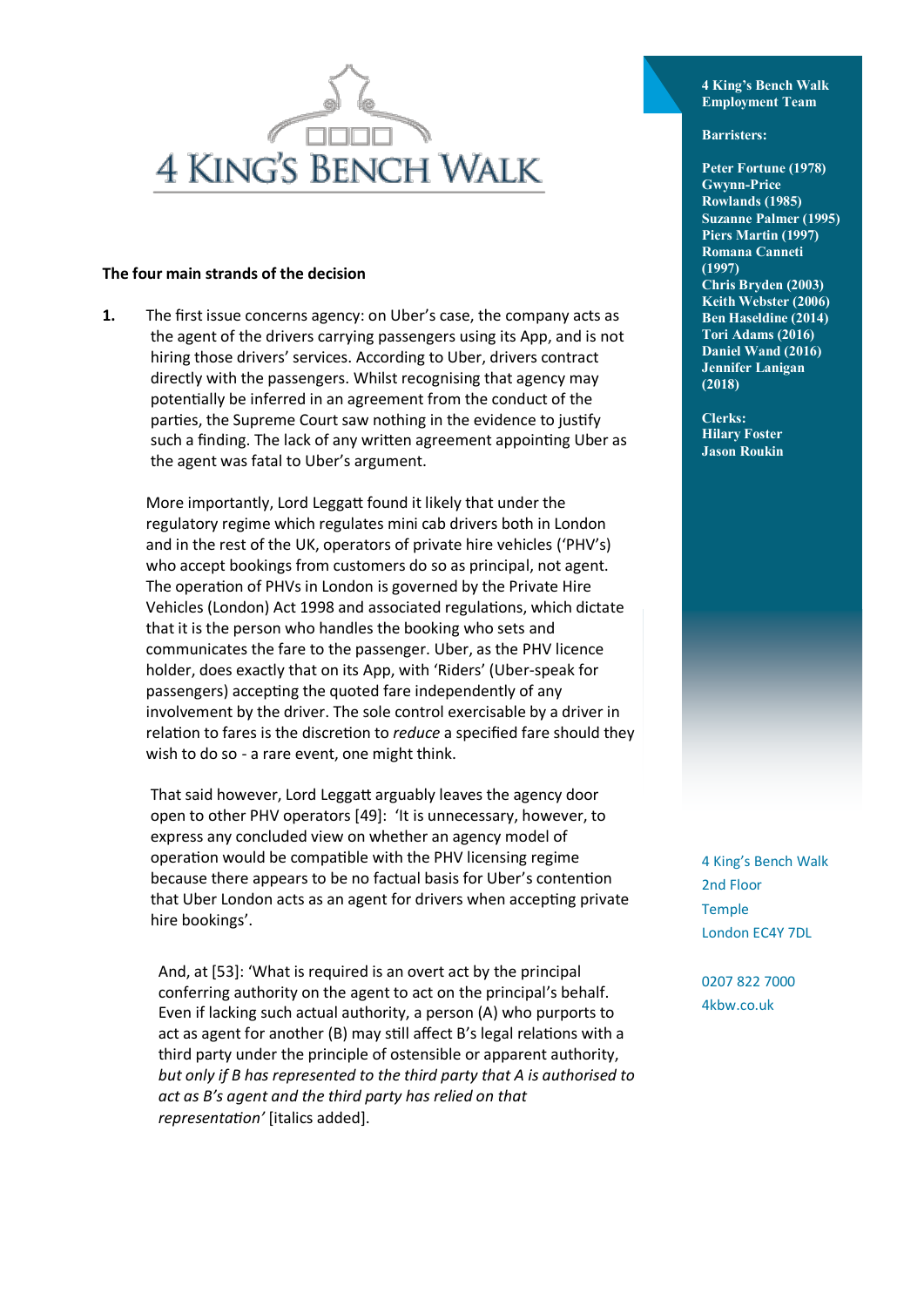

**2.** The second strand of the judgment, the 'Autoclenz' strand, concerns a Supreme Court decision some ten years ago: *Autoclenz Ltd v Belcher* [2011] UKSC 41, a case in which valeters performing car cleaning services for third parties were held to be workers, notwithstanding written contracts they'd had to sign which proclaimed 'they were subcontractors and not employees of Autoclenz; that they were not obliged to provide services to the company, nor was the company obliged to offer work to them; and that they could provide suitably qualified substitutes to carry out the work on their behalf' (as summarised by Lord Leggatt at [59]).

Lord Leggatt builds on this, the Supreme Court unequivocally stating that the usual rules do not apply to an employment contract. An employment relationship is not the same as a normal contractual relationship; it is not possible for an employer to viably contract out of its statutory duties and obligations.

The employment relationship is characterised by subordination and dependency on the one hand and correlative control, said Lord Leggatt, by the putative employer over working conditions and pay on the other. This makes it a hierarchical relationship, and effectively, as a matter of policy, those at the subordinate end of the bargain need the protection of the employment legislation.

So, although here the court is effectively applying Autoclenz, it focuses slightly differently on the language of that judgment, which had looked to determine what was the true agreement of the parties. In Autoclenz, Lord Clarke held that the 'tribunal was entitled to find that the actual understanding of the parties was that the claimants would be available to work, and would be offered work, whenever there was work available, and that they were required to perform the work personally. It followed that the employment tribunal was entitled to hold that the claimants were "workers" working under contracts of employment. If the true agreement of the parties is that this is a working relationship, then the tribunals entitled to so find, and to determine that the written agreement is a sham' [64, per Lord Leggatt in Uber].

**3.** Lord Leggatt examines the issue from a different perspective: that of statutory interpretation, and the need to protect individuals who are in a relatively vulnerable situation. Hence the third, 'purposive construction' strand of this judgment.

**4 King's Bench Walk Employment Team** 

#### **Barristers:**

**Peter Fortune (1978) Gwynn-Price Rowlands (1985) Suzanne Palmer (1995) Piers Martin (1997) Romana Canneti (1997) Chris Bryden (2003) Keith Webster (2006) Ben Haseldine (2014) Tori Adams (2016) Daniel Wand (2016) Jennifer Lanigan (2018)** 

**Clerks: Hilary Foster Jason Roukin** 

4 King's Bench Walk 2nd Floor Temple London EC4Y 7DL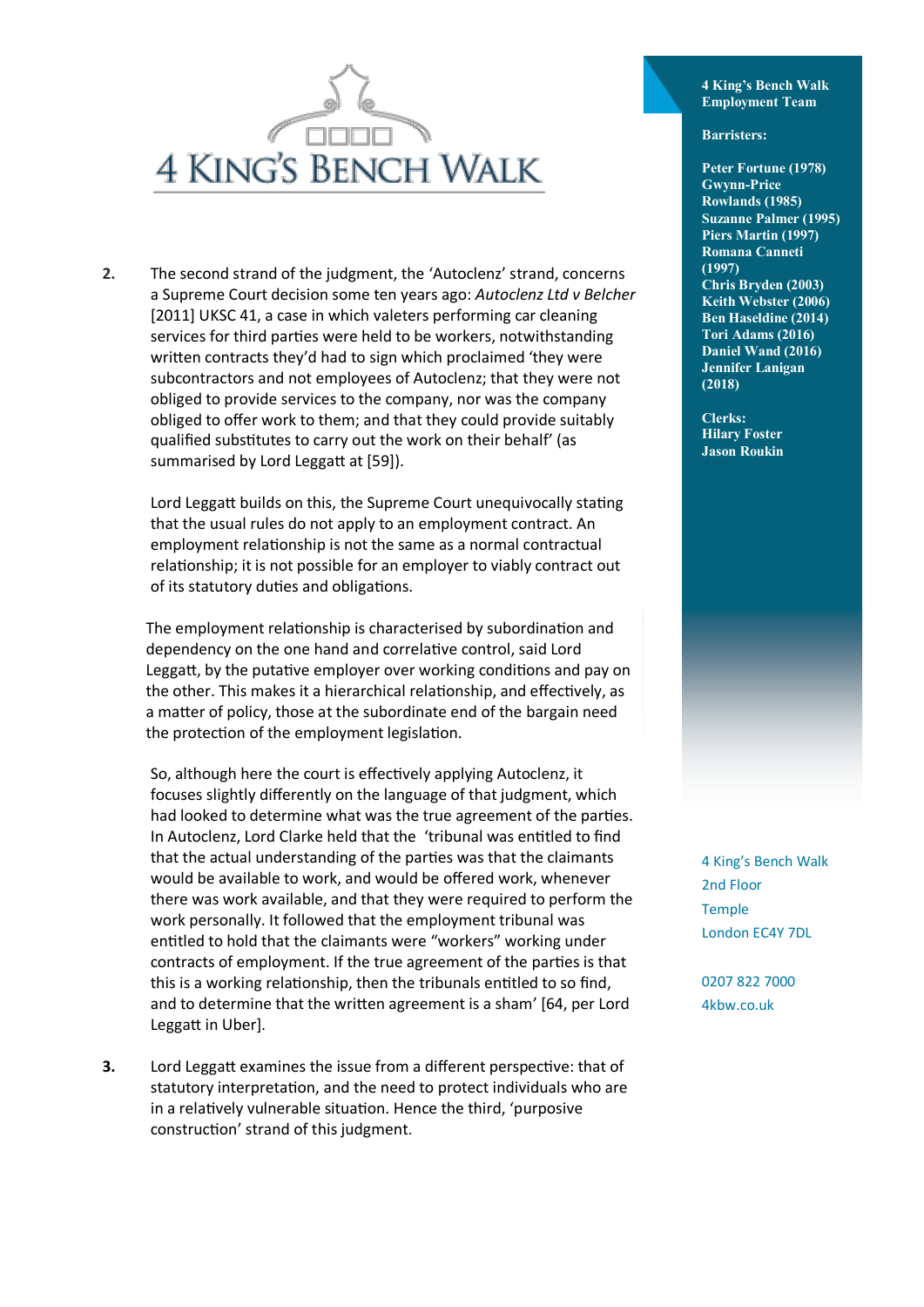## **4 KING'S BENCH WALK**

[71]: 'The general purpose of the employment legislation invoked by the claimants in the Autoclenz case, and by the claimants in the present case, is not in doubt. It is to protect vulnerable workers from being paid too little for the work they do, required to work excessive hours or subjected to other forms of unfair treatment (such as being victimised for whistleblowing). The paradigm case of a worker whom the legislation is designed to protect is an employee, defined as an individual who works under a contract of employment. In addition, however, the statutory definition of a "worker" includes in limb (b) a further category of individuals who are not employees'.

This effectively means that *any* provision in a contract of employment - whether directly or indirectly - preventing someone from bringing a claim before the employment tribunal is void. While it was previously clear that such protection concerns the right to bring a claim for unfair dismissal, the Supreme Court has now made it clear that anything in a contract that either directly or indirectly has the effect of preventing someone getting their case before an employment tribunal is void and unenforceable.

Explaining the policy underpinning this purposive approach effectively to address the inequality of arms in the relationship between employer and worker - Lord Leggatt said; [76] 'it would be inconsistent with the purpose of this legislation to treat the terms of a written contract as the starting point in determining whether an individual falls within the definition of a "worker". To do so would reinstate the mischief which the legislation was enacted to prevent. It is the very fact that an employer is often in a position to dictate such contract terms and that the individual performing the work has little or no ability to influence those terms that gives rise to the need for statutory protection in the first place.'

**4.** The last (possibly less significant) issue determined by the Supreme Court in the Uber case was [131] 'the question of what periods during which a driver is employed under a worker's contract count as working time' – defined, in the Working Time Regulations 1998, as 'any period during which he is working, at his employer's disposal and carrying out his activity or duties'.

The answer, said Lord Leggatt, was to be found in CJEU jurisprudence, which held, for example, [133]: 'that time spent by firefighters on stand-by at their homes, which were required to be within eight minutes travelling distance of the fire station, was working time.'

(the Working Time Regulations 1998 (which implement the Working Time Directive), the National Minimum Wage Act 1998 and the Employment Rights Act 1996).

**4 King's Bench Walk Employment Team** 

**Barristers:**

**Peter Fortune (1978) Gwynn-Price Rowlands (1985) Suzanne Palmer (1995) Piers Martin (1997) Romana Canneti (1997) Chris Bryden (2003) Keith Webster (2006) Ben Haseldine (2014) Tori Adams (2016) Daniel Wand (2016) Jennifer Lanigan (2018)** 

**Clerks: Hilary Foster Jason Roukin** 

4 King's Bench Walk 2nd Floor Temple London EC4Y 7DL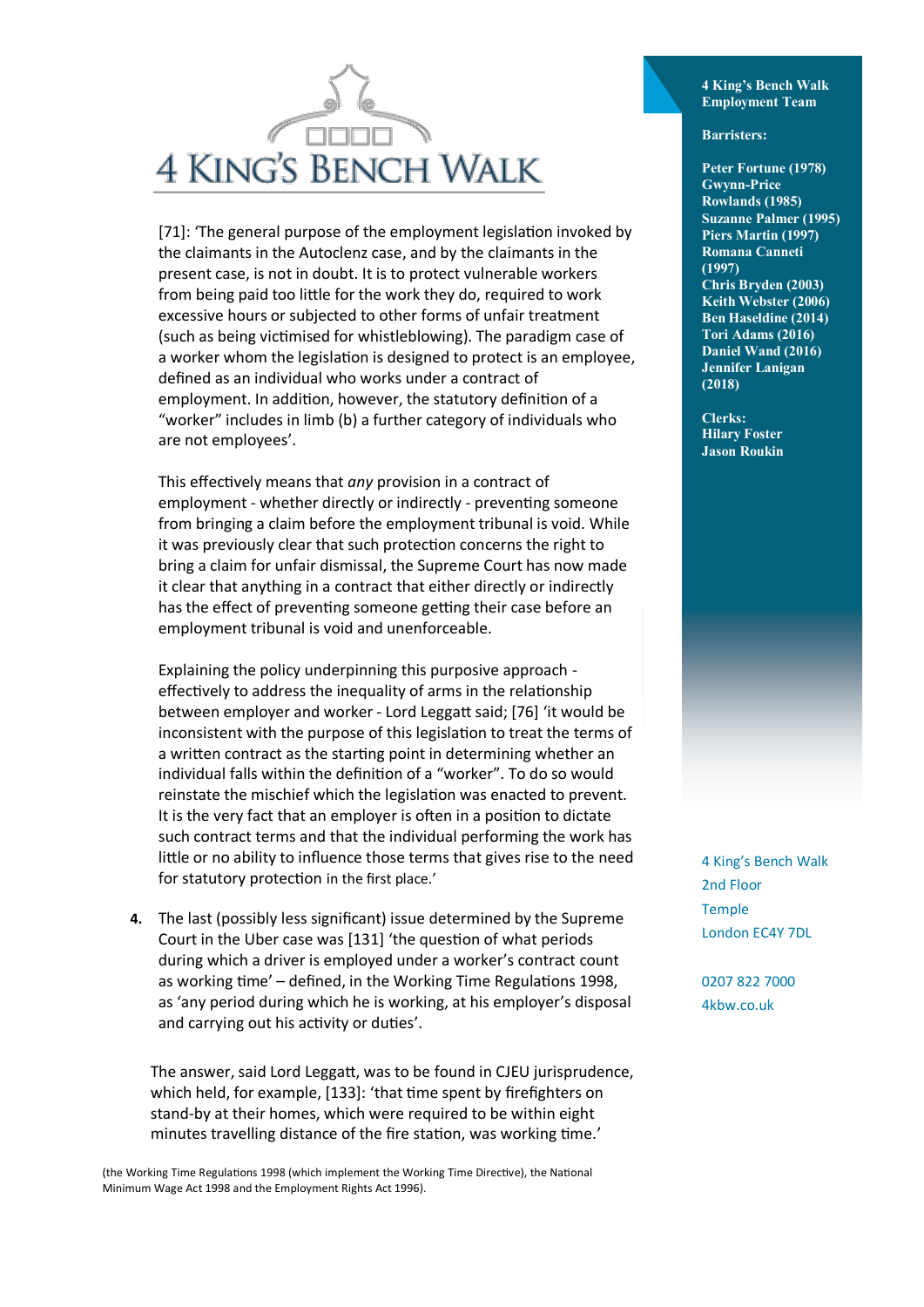

In the Uber case therefore - and given that no evidence was adduced to suggest that drivers were simultaneously available to other PHV hire companies when sitting in their cars with the Uber App activated – the Supreme Court held that any time a driver is available to Uber passengers is working time.

### **What are the implications of the judgment?**

As ever, and particularly with regards to the issue of whether someone is an independent contractor or worker, the outcome of future cases will depend on their facts. In his judgment, Lord Leggatt painstakingly trawls through not only the facts of the case before the court, but those of comparable precedents cited unsuccessfully by Uber.

In the present case, he sets out the factors determining that the claimants are workers [94-100] – although fact-specific, they are recognisably of wider application:

- Fares are set by Uber and the drivers have no say in the fare or 'service fee';
- Uber dictates the terms of both (a) its relationship with drivers and (b) the relationship between drivers and passengers;
- Control/subordination pointer number 1: (a) once logged on to the app (at least the time the claim was issued in the ET) the driver had no discretion to accept or decline any request for a ride to a nominated destination, whereas Uber did; and (b) Uber monitored the driver's rate of acceptance and cancellation of trip requests, and penalised drivers who fell short of a certain level of acceptances;
- Control/subordination pointer number 2: Uber controls the method of delivery of the service: by (a) vetting the type of car used by drivers, (b) owning and controlling the service's technology and stipulating that the driver bears the financial risk of deviating from the route suggested by the App if the customer complains about the route taken and is owed a refund;
- Control/subordination pointer number 3: the driver ratings system which potentially results in warnings and termination for drivers with poor ratings – is not used to inform passengers about the merits of different drivers so as to help them choose between them. Instead, it is an internal tool deployed to manage performance and inform termination decisions;

**4 King's Bench Walk Employment Team** 

**Barristers:**

**Peter Fortune (1978) Gwynn-Price Rowlands (1985) Suzanne Palmer (1995) Piers Martin (1997) Romana Canneti (1997) Chris Bryden (2003) Keith Webster (2006) Ben Haseldine (2014) Tori Adams (2016) Daniel Wand (2016) Jennifer Lanigan (2018)** 

**Clerks: Hilary Foster Jason Roukin** 

4 King's Bench Walk 2nd Floor Temple London EC4Y 7DL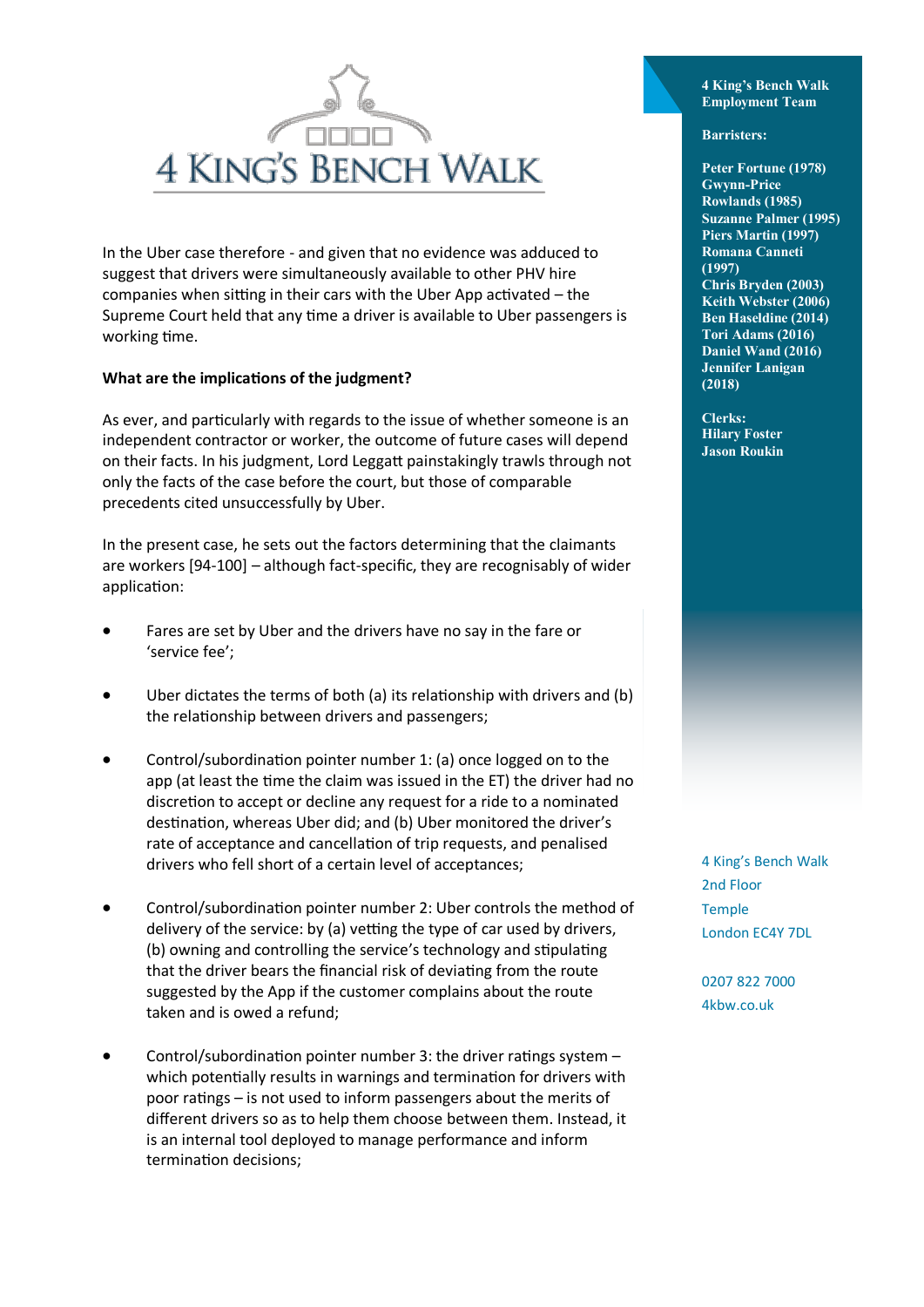# **4 KING'S BENCH WALK**

• Control/subordination pointer number 4: drivers are not allowed to communicate directly with passengers other than by phone if they are having difficulties locating each other. First names only are provided to both (including on 'invoices' which the passenger does not see and which only records their first name), with Uber controlling the collection of fares, payments and complaints handling.

By comparison, Lord Leggatt runs through earlier judicial decisions cited by Uber concerning lap dancers, golf caddies and minicab drivers that had suggested, on the individual facts of each case, that the business models of the companies the claimants worked with did not render them workers. Lord Leggatt distinguished some on the facts, whilst others, he seemed to hint, would have been decided differently had they reached the final court of appeal.

### **R.I.P. gig economy?**

The answer depends on what happens next. Already, Uber has reacted to the litigation with what it calls 'significant changes. Its regional general manager for Northern and Eastern Europe said in a statement: 'We respect the Court's decision which focussed on a small number of drivers who used the Uber app in 2016… Since then we have made some significant changes to our business, guided by drivers every step of the way. These include giving even more control over how they earn and providing new protections like free insurance in case of sickness or injury.'

Be that as it may, Uber reportedly has around 60,000 drivers in the UK. If all were to claim minimum wage and back pay in compensation, alongside paid holidays and other rights, this would severely impact the profitability of the company. The floodgates to more litigation have now opened, so this is more than a theoretical possibility

Uber relies on its vast turnover, which in turn is driven by its almost irresistibly competitive pricing – a source of great resentment to London's traditional taxi drivers who compete mainly, they claim, on safety, reliability and the Knowledge (a compulsory mammoth memory-feat of streets, landmarks and routes for taxi drivers, introduced in 1865, that takes three to four years to complete). Cabbies will be rubbing their hands in glee at this judgment.

Will Uber now raise its pricing to accommodate the loss in profits, thereby levelling a crowded playing field shared with taxis and licensed minicabs?

Or will it take the hit and rely on volume to mitigate the loss of profits?

Alternatively, will it squeeze drivers' earnings – if it is possible to do that while meeting the minimum wage requirements – or reduce the number of drivers it employs?

**4 King's Bench Walk Employment Team** 

#### **Barristers:**

**Peter Fortune (1978) Gwynn-Price Rowlands (1985) Suzanne Palmer (1995) Piers Martin (1997) Romana Canneti (1997) Chris Bryden (2003) Keith Webster (2006) Ben Haseldine (2014) Tori Adams (2016) Daniel Wand (2016) Jennifer Lanigan (2018)** 

**Clerks: Hilary Foster Jason Roukin** 

4 King's Bench Walk 2nd Floor Temple London EC4Y 7DL